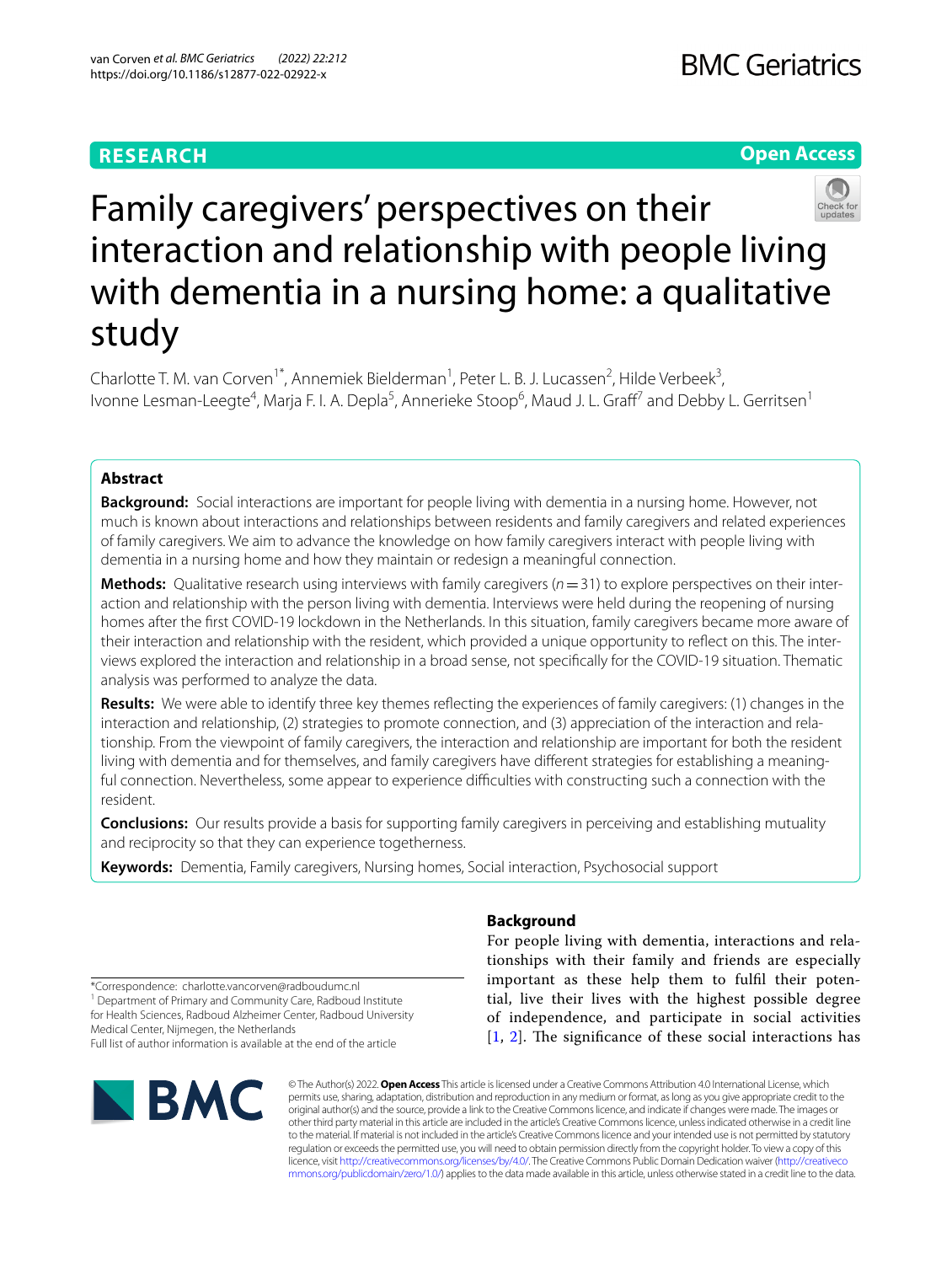been highlighted for people living with dementia in a nursing home as well  $[3, 4]$  $[3, 4]$  $[3, 4]$  $[3, 4]$  $[3, 4]$ . Specifically, relationships within families are imperative aspects of well-being in the everyday life of residents [[5](#page-10-4)], and social interactions are associated with fewer neuropsychiatric symptoms [\[6](#page-10-5)] and positively afecting the person living with dementia [\[3](#page-10-2)]. It was also found that support from family promotes adjusting to life in the nursing home [[7](#page-10-6)]. The recent COVID-19 pandemic highlighted the importance of social interactions, as meaningful connections came under pressure due to restrictive visiting policies [[8](#page-10-7), [9](#page-10-8)]. Furthermore, research on empowerment for people living with dementia, which includes a sense of identity, usefulness, control, and self-worth, showed that empowerment takes place within the interaction between the person living with dementia and their environment [\[10\]](#page-10-9). Loved ones of people living with dementia in a nursing home (called family caregivers in this article) could play an important role in this.

Nevertheless, not much is known about the interactions and relationships between people living with dementia in a nursing home and their family caregivers and related experiences of those family caregivers. They may experience challenges in connecting with the person living with dementia [[11](#page-10-10)], as dementia causes loss of abilities across cognitive, functional, and behavioral domains. Preserving a sense of togetherness, for example feeling "one" as a couple, may be challenging [\[12](#page-10-11), [13\]](#page-10-12). Previous research found that strong ties in the relationship are helpful in creating new ways of communication, for example, using body language when verbal communication becomes difficult  $[5]$  $[5]$ , or developing strategies to preserve continuity in the relationship, such as scheduling visits for periods when residents are more alert and capable of interacting [[13\]](#page-10-12). Nevertheless, such studies on the perspectives and experiences of family caregivers on interaction and relationships in the nursing home remain scarce, as research regarding family caregivers mostly focuses on caregiving for people living with dementia at home  $[14–16]$  $[14–16]$  $[14–16]$ , or on family caregivers' functional involvement in the nursing home, such as communicating with staff or making decisions on care and support [[17,](#page-10-15) [18](#page-10-16)]. To support family caregivers in establishing a meaningful connection with the resident, more understanding on the perspectives and experiences of family caregivers appears valuable.

In this study, we aim to explore the perspectives of family caregivers on their interaction and relationship with the person living with dementia in a nursing home. We aim to advance the knowledge on how family caregivers interact with people living with dementia in a nursing home, their related experiences, and how they construct a meaningful connection.

#### **Methods**

#### **Design**

We performed a longitudinal qualitative study, interviewing family caregivers of people living with dementia residing in a nursing home in two stages. Data collection took place in the Netherlands from May 2020 to February 2021.

#### **Setting and participants**

Family caregivers of residents living with dementia in a psychogeriatric unit from fve nursing homes participated. Data collection was coordinated by the local university networks for long-term care in the regions of Amsterdam, Groningen, Maastricht, Nijmegen, and Tilburg. These local university networks are alliances between a university and multiple care organizations in the region. For each local university network, one nursing home participated in this study, each with 21 to 163 people living in psychogeriatric nursing home units. We interviewed a convenience sample of family caregivers in two stages. The consolidated criteria for reporting qualitative research (COREQ) were followed in this article [[19\]](#page-10-17), see Additional fle [2](#page-9-0).

#### *Stage 1*

Nursing homes in the Netherlands closed their doors to visitors on March  $20^{th}$  2020, as obliged by law, to prevent and control COVID-19 infections. This meant that family caregivers were unable to visit residents. After two months of lockdown, nursing homes in the Netherlands were cautiously reopened for visitors during a pilot, with strict guidelines, including one designated visitor being allowed per resident, and visits took place at least at 1.5 m distance  $[8, 9]$  $[8, 9]$  $[8, 9]$ . A convenience sample of family caregivers who participated in the pilot in one of the fve participating nursing homes, and thus visited their loved one in May 2020, were asked by a contact person of the nursing home to participate in a telephone interview on their experience of the visit. All interviews took place in May 2020. It is not known how many participants were asked to participate in the interview.

#### *Stage 2*

The interviews from stage 1 provided interesting information on interactions and relationships between family caregivers and residents, but data saturation regarding overall experiences was not reached in this frst stage, as the interviews focused on the impact of COVID-19 restrictions. Therefore, a second stage was added, in which a purposive sample of 20 participants were asked after four to nine months (September 2020 – February 2021) for a follow-up interview to collect more information on the overall interaction and relationship the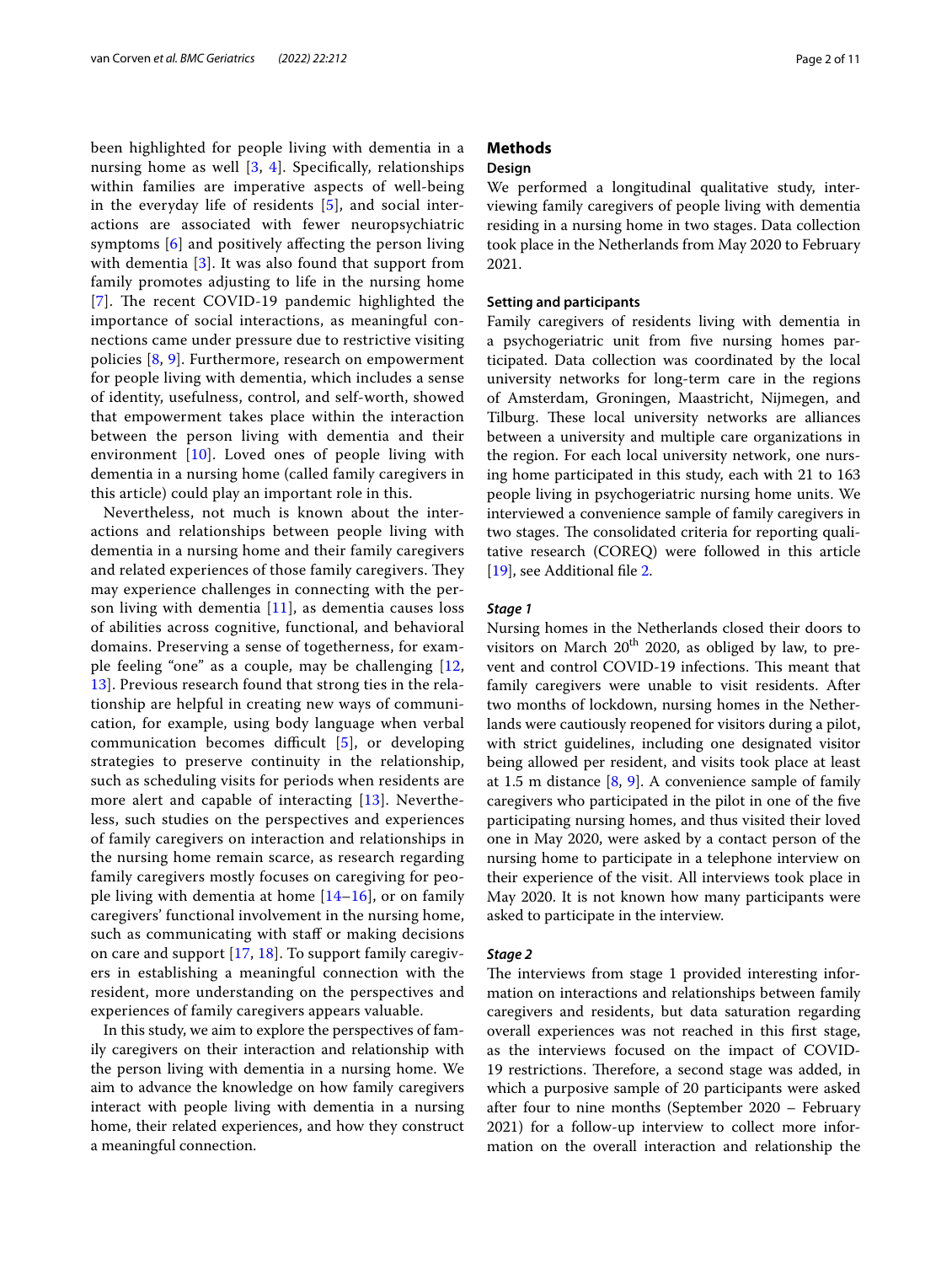resident. In approaching participants for the follow-up interview, we considered sex, relation to the resident, length of stay in residential care, and the region in the Netherlands to achieve variation in participant characteristics [[20](#page-10-18)]. During these follow-up interviews, guidelines for visitations were still in efect, including one visitor at a time (from a few designated visitors per resident) and at least 1.5 m distance between the family caregiver and resident. However, not all dyads kept this 1,5 m distance.

#### **Data collection**

To conduct the interviews in stage 1, the researchers (CvC, AB, DG) developed an interview guide, as shown in Additional fle [1](#page-9-1). Questions aimed to investigate general experiences with the frst visit to the nursing home after it reopened for visitors after the frst COVID-19 lockdown in the Netherlands, and were aimed at three topics: (1) organization of the visit, (2) impact on the family caregiver, and (3) impact on the resident living with dementia in the nursing home. General experiences regarding the visits are described in the article of Verbeek et al. (2020) [[8\]](#page-10-7). As these interviews also revealed interesting information on interactions and relationships between family caregivers and residents in general, the interview guide was rigorously adapted (Additional fle [1](#page-9-1)) for a second round of interviews (stage 2). Questions in these stage 2 interviews specifcally aimed to investigate the overall interaction and relationship between family caregivers and people living with dementia in the nursing home and further explored information already given by family caregivers in the frst round of interviews. Data collection continued until saturation was reached. The focus of this article is the overall interaction and relationship between family caregivers and residents living with dementia of nursing homes.

The researcher of the local university network for longterm care called the participant to make an appointment for the interview. In all interviews, open-ended questions were asked, followed by questions on themes that were introduced by participants. No pilot was done before data collection took place. Semi-structured interviews were done via telephone and lasted between 12 and 68 min for stage 1, or between 16 and 38 min for stage 2. Interviews were performed by seven interviewers (CvC, AB, IL, EdV, EvV, MJ, CB) in stage 1, and by the frst author (CvC) in stage 2. All interviewers were female and had experience with conducting interviews. Before starting the interview, interviewers introduced themselves and explained the aim and reason for the study. Participants were given the opportunity to ask questions, and provided oral consent. Interviews were tape-recorded and transcribed verbatim. Transcripts were not returned to participants for comments or correction. Field notes were written after each interview.

#### **Data analysis**

Firstly, transcripts of the interviews from stage 1 regarding visiting guidelines were entered into Atlas.ti (version 8.4.15). Thematic analysis was used  $[21]$  $[21]$ , in which common themes and categories were identifed using inductive reasoning and constant comparison, which means that no theoretical perspective guided the coding or interpretation. We developed a coding system by using open codes to describe all relevant aspects raised by participants  $[22]$  $[22]$  $[22]$ . Thematic analysis was also used for the follow-up interviews. As open codes were used to describe all new relevant aspects raised by participants, the coding system was rigorously adapted for follow-up interviews in stage 2. Coding of the interview transcripts from stages 1 and 2 was done separately by two researchers (CvC, MW). Codes referring to the same phenomenon were grouped into categories, and these categories were grouped into higher-order themes. Consensus meetings with the research team were held to reach agreement on coding and interpretation, and categories and themes were defned together.

#### **Results**

#### **Participant characteristics**

In total, 31 family caregivers participated in this qualitative study – 30 family caregivers participated in an interview in stage 1, and 13 participated in a follow-up interview in stage 2. Twenty caregivers were asked to participate in the follow-up interview (considering variation in participant characteristics), six of whom did not participate: three did not respond, two did not provide a reason for not wanting to participate, and one did not participate since the resident had died since the frst interview. One family caregiver only participated in the follow-up interview. Characteristics of the participants are shown in Table [1](#page-3-0). For two family caregivers participating in both interviews, both parents resided in the nursing home – either both or one parent living in a psychogeriatric nursing home unit. For two family caregivers, the resident had died at the time of the follow-up interview. Interviewers did not have any relationship with participating family caregivers prior to study commencement.

#### **Findings of the interviews**

Based on the perspectives of family caregivers, we were able to identify three themes in the interaction and relationship between people with dementia living in a nursing home and their family caregivers: (1) changes in the interaction and relationship, (2) strategies to promote a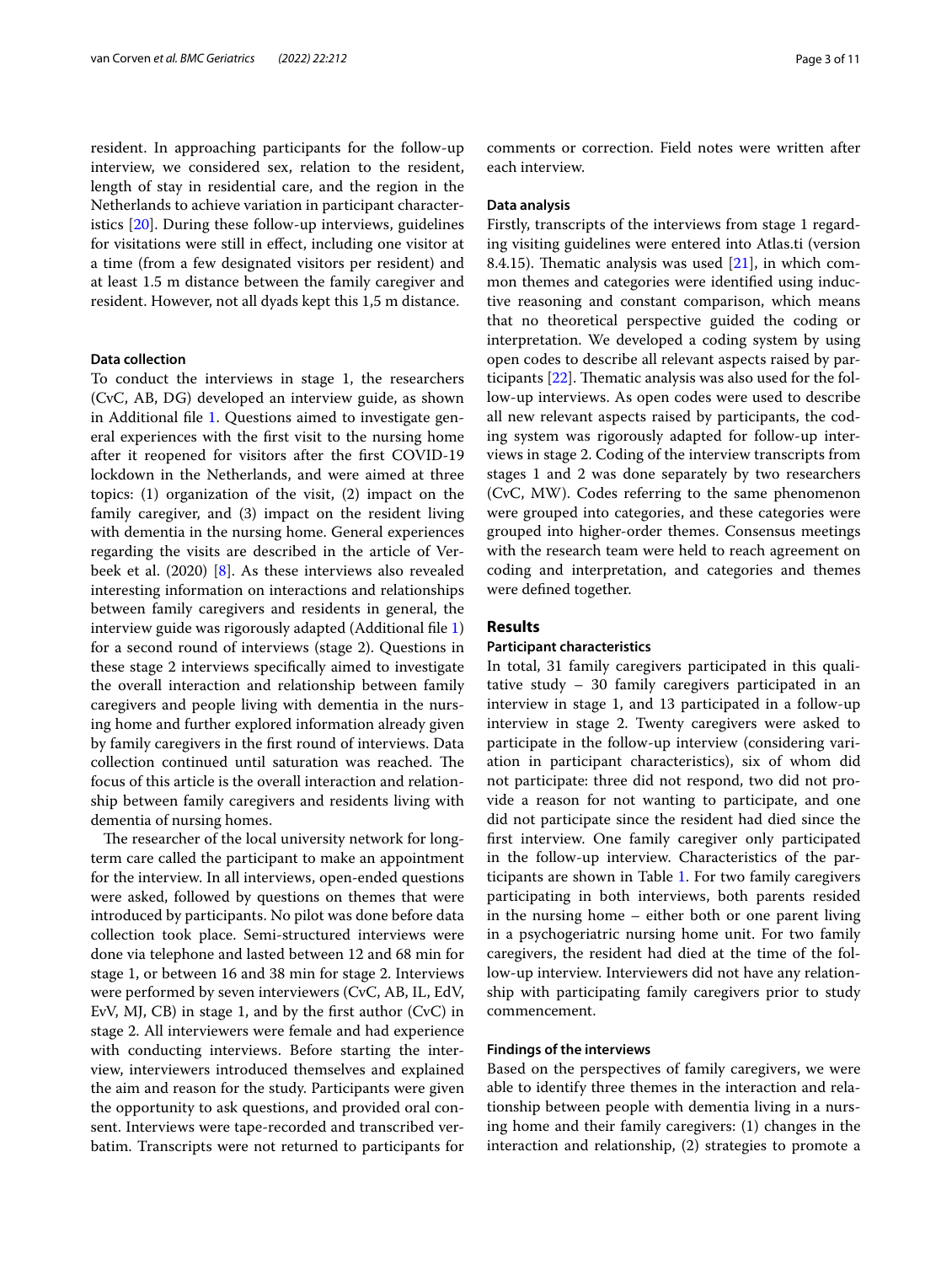#### <span id="page-3-0"></span>**Table 1** Characteristics of participating family caregivers

|                                                    | All participating family caregivers<br>$(n=31)$<br>Mean (SD) or $n$ (%) | Family caregivers participating<br>in follow-up interview ( $n = 14$ )<br>Mean (SD) or $n$ (%) |
|----------------------------------------------------|-------------------------------------------------------------------------|------------------------------------------------------------------------------------------------|
|                                                    |                                                                         |                                                                                                |
| Mean age (years)                                   | 63.3 (9.9), range $48 - 84^b$                                           | 65.7 (7.9), range 56 -78 <sup>b</sup>                                                          |
| Sex (% female)                                     | 24 (80.0)                                                               | 11(78.6)                                                                                       |
| Relationship to resident                           |                                                                         |                                                                                                |
| Married / partner                                  | 5(16.7)                                                                 | 3(21.4)                                                                                        |
| Child (in-law)                                     | 19(63.3)                                                                | 8(57.1)                                                                                        |
| Brother or sister                                  | 1(3.3)                                                                  | 1(7.1)                                                                                         |
| Niece or nephew                                    | 4(13.3)                                                                 | 1(7.1)                                                                                         |
| Other                                              | 1(3.3)                                                                  | 1(7.1)                                                                                         |
| Travel time to nursing home (minutes)              | 17.0 (16.4), range $0 - 75^{\rm b}$                                     | 15.4 (14.2), range 5-60                                                                        |
| Average number of visits <sup>a</sup>              |                                                                         |                                                                                                |
| (Almost) every day                                 | 6(20)                                                                   | 2(14.2)                                                                                        |
| A few times per week                               | 16(53.3)                                                                | 10(71.6)                                                                                       |
| Once per week                                      | 5(16.7)                                                                 | 1(7.1)                                                                                         |
| Less than once per week                            | 2(6.7)                                                                  | 0(0.0)                                                                                         |
| Average visiting time <sup>a</sup>                 |                                                                         |                                                                                                |
| Approximately half an hour                         | 0(0.0)                                                                  | 0(0.0)                                                                                         |
| Approximately an hour                              | 9(30)                                                                   | 4(28.6)                                                                                        |
| More than one hour                                 | 17(56.7)                                                                | 9(64.3)                                                                                        |
| Length of stay of resident in nursing home (years) | 3.1 (3.0), range $0.5 - 15^{\text{b}}$                                  | 2.8 (1.6), range $1-6$                                                                         |

<sup>a</sup> Before the start of the COVID-19 pandemic

<sup>b</sup> One missing for age, average number of visits and number of years living in nursing home, four missing for average time of visit for all family caregivers, one participating in the follow-up interview

connection, and (3) appreciation of the interaction and relationship. Table [2](#page-3-1) shows an overview of the codes, categories and themes. Saturation was reached; none of the categories or themes emerged after analysis of the second follow-up interview, and after the twelfth follow-up interview no new relevant codes emerged.

#### **Theme "Changes in the interaction and relationship"**

One of the key themes that emerged from the analysis regarded changes that occurred in the interaction and relationship between the resident and the family caregiver. This included changing communicative abilities of the resident, the subsequent infuence on the quality of

<span id="page-3-1"></span>

| Themes (heading) and subthemes                               | Codes                                                                                                                 |  |
|--------------------------------------------------------------|-----------------------------------------------------------------------------------------------------------------------|--|
| Changes in the interaction and relationship                  |                                                                                                                       |  |
| Changes in communicative abilities of the resident           | Resident shows no initiative, cognitive abilities vary                                                                |  |
| Quality of the changed interaction and relationship          | Relationship has improved, making a connection is not possible                                                        |  |
| Experiences with the changes in interaction and relationship | Visit feels as long, difficult to lose connection                                                                     |  |
| Strategies to promote connection                             |                                                                                                                       |  |
| Verbal interaction                                           | Chatting together, family caregivers learn suitable attitudes over time                                               |  |
| Undertaking activities                                       | Going outside together, preserving interests of resident                                                              |  |
| Physical interaction                                         | Physical interaction is essential in interaction, caregiving promotes intimacy                                        |  |
| Just being there                                             | Visiting so residents 'feel' their presence, nursing home feels as home for family caregiver                          |  |
| Contextual strategies                                        | Visiting at 'the right time' of the day                                                                               |  |
| Appreciation of the interaction and relationship             |                                                                                                                       |  |
| Appreciation by residents living with dementia               | Family caregivers cannot be replaced by healthcare professionals, resident smiles when<br>seeing the family caregiver |  |
| Appreciation by family caregivers                            | Supporting during the last life phase is fulfilling, family caregiver is happy when the<br>resident is happy          |  |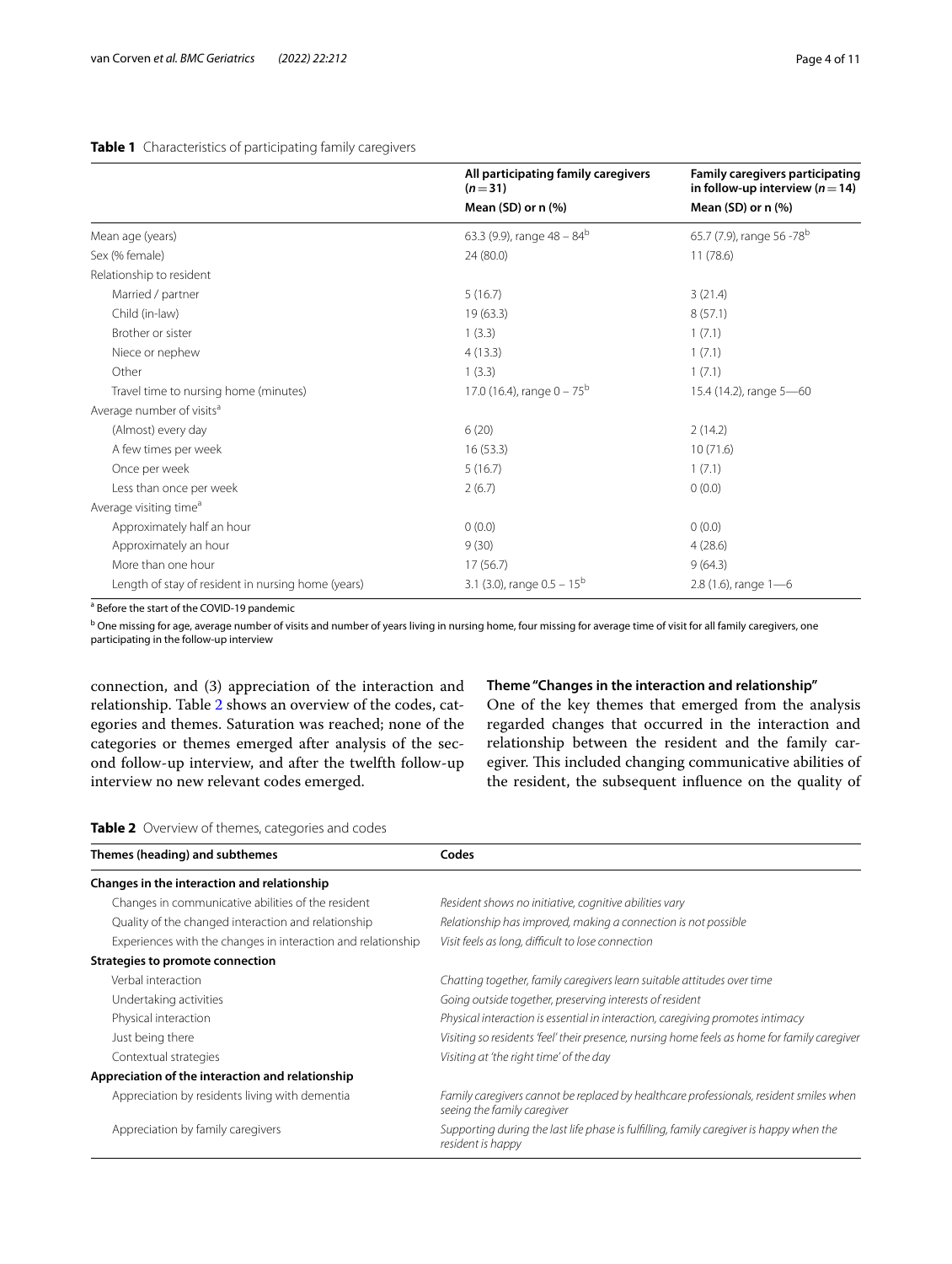the interaction and relationship, and pertaining experiences of these changes by family caregivers.

#### **Changes in communicative abilities**

Family caregivers reported that the resident's dementia changed their interaction and relationship. They stated that the resident's communicative abilities decreased, mostly describing the decrease inverbal interaction. Examples ranged from decreased cognitive abilities limiting indepth conversations to residents who did not respond to family caregivers or showed no signs of recognition. Many family caregivers mentioned that the residents' initiative in interaction disappeared and that conversations (if there were any) were more and more about the past:

*My mother doesn't say much. If you ask my mother: how are you doing? Then she just smiles and nods, but says nothing. […] She is just very withdrawn at the moment, very much in her own little world. […] Tat is probably the deterioration in her condition. But she does recognize me, and she knowns exactly who I am, but she just doesn't have anything to say anymore. (daughter, P43)*

Interviewees reported that the cognitive abilities of the resident declined but that these abilities could fuctuate from day to day. They stated that on some days the resident was more in their own world, confused, "far away", or showed few emotions. A daughter explained that due to this fuctuation, the interaction with her father difers between visits:

*If he is in that fantasy world, well, then he tells me that he went shopping everywhere by car. But yeah, I know that is not true at all. He is caught up in the story and the experience. I just let him be. I don't tell him: that's not right. Then I ask more questions, but these are, of course, pointless conversations, because I actually know that these things didn't happen at all. If he is having a good day, then you can also talk with him about my nephew or about my partner or about our house we built. If he Is having a good day he knows all of this again. (daughter, P26)*

Barriers for interaction that were mentioned included sadness in the resident, anger, tiredness, or moments of distraction. Furthermore, family caregivers mentioned barriers to interaction such as physical discomfort, drowsiness due to medication use, or limited hearing.

#### **Quality of the changed interaction and relationship**

Although all respondents stated that the resident's communicative abilities had changed, their experiences with

the quality of their interaction and relationship with the resident difered considerably. Many family caregivers stated they generally succeed in connecting with the resident. Several interviewees stated that good interaction with the resident is self-evident, as there had always been a strong relationship. As the partner of a resident stated:

*Interviewer: Did you have the feeling you could make a connection as usual with your husband? Family caregiver: Yes, but that makes sense, we'll be married 55 years next week. (wife, P01)*

Some family caregivers mentioned that the interaction and relationship with the resident had improved as dementia progressed. A son explained:

*My father was always a very independent man. Actually, the contact with my father was never very intimate, but towards the end he surrendered completely to me. I arranged everything for him. I just noticed that he was glad when I was there, and that he also kind of put the responsibility entirely with me. (son, P09)*

Others stated that the quality of the interaction and relationship with the resident decreased as the dementia progressed. Several family caregivers reported the interaction had become more superficial over time. Others mentioned they failed to connect with the resident.

*Making a connection is very difcult anyway. You can't go through everyday things with her anymore, because it is all just too much for her. (husband, P32)*

#### **Experiences with the changes in interaction and relationship**

Many interviewees reported experiencing the changes in interaction as difficult. They reported struggling when seeing cognitive abilities decrease, or with the feeling of losing connection with the resident.

*Tat is difcult, if you notice that the connection is getting worse. And the idea that he will no longer recognize you, that is difcult. (brother, P40)*

Many family caregivers reported challenges when visiting the resident, although related experiences were diferent. Some family caregivers stated *it takes a certain type of character* to connect with people living with dementia, which some say comes naturally to them.

*I think you have to be a certain type of person for that, and I am. Even if I don't get an answer, I still sit with him and grab his hand. I talk to him, and so he will hear me talk. And then, yes, he gives a reaction. I try to do it that way. (daughter, P46)*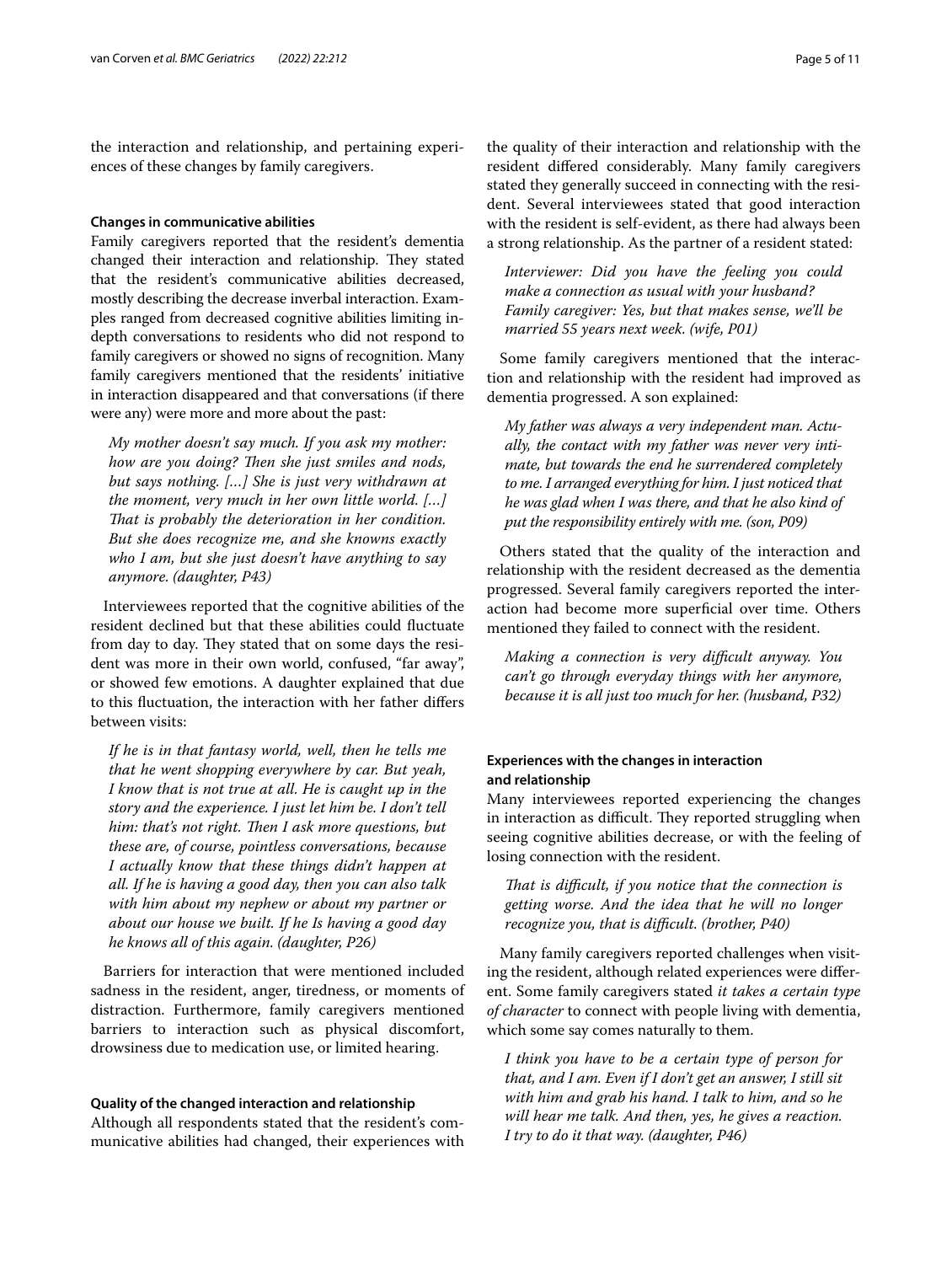Other family caregivers explained that a visit to the nursing home sometimes feels quite long. They reported that having a conversation was challenging and stated preferring to have some distractions during the visit. They mentioned examples such as having the television playing, undertaking activities, or having other people to talk to, such as other family or friends, other residents, or healthcare professionals. This view was not shared by all participants, as some family caregivers mentioned that a connection was established best when they were alone with the resident.

*If my sister or my brother is there, and we go for a walk, then it breaks the visit so to speak. It's a little hard when she doesn't talk. Well, sometimes a healthcare professional walks in, and then you usually have a chat. Or someone from the cleaning service, who also chats a bit. Tat breaks the visit for a short moment. (daughter, P34)*

*Because she, of course, says the same thing a hundred times, and at some point, I don't really know what to say anymore. (friend, P16)*

Some family caregivers mentioned having accepted the changes in the interaction or relationship or having got used to them.

*We do have a conversation, but he often just replies yes or no, you know. […] Tat's not nice, but, of course, I've accepted that for a while now. I'll live with that. So yeah, as long as I'm there, you know, that he feels that I am there. (daughter, P46)*

*If I know he is feeling good at that moment, […] then I actually feel just as good. I think it is also a bit of resignation, like, this is how it is and now we should try to be happy. (wife, P01)*

A daughter explained she had accepted her father's dementia with the accompanying changes in interaction. Nevertheless, situations in which her father talked about her mother as if she was still alive kept feeling confrontational to her.

*When he makes up those stories that he's been out and about, I fnd it very easy to say: oh yeah and was it fun? I don't have a problem with that. But when it comes to my mother, it feels much more complicated. […] For me, my mother has died of course, and for him she hasn't. (daughter, P26)*

#### **Theme "Strategies to promote connection".**

The second key theme that emerged from the analysis comprised strategies family caregivers use to connect with the resident. These included verbal interaction, undertaking activities, physical interaction, 'just being there', and contextual strategies.

#### **Verbal interaction**

With regard to verbal interaction, some family caregivers mentioned having learned the right approach to connect with the resident over time, for example, not asking difficult questions or not correcting the resident. Family caregivers also noted that using humor may help to distract from dreariness and that laughing together brings joy.

Several family caregivers mentioned that verbal interaction with the resident improved if other people were present. For example, a daughter mentioned that if a healthcare professional joined the conversation, she could also interact with the healthcare professional, which was favorable for her mother, as she heard the chitchat and felt she was part of the conversation. On the other hand, one family caregiver emphasized the importance of involving her mother in the interaction when her sisters were also present. She named the pitfall that the sisters only talked to each other while their mother was not involved in the conversation.

#### **Undertaking activities**

Many family caregivers reported undertaking activities to connect with the resident. They mentioned activities including going outside, going for a walk, drinking coffee, and reminiscing, for example, by looking at pictures. Moreover, family caregivers mentioned connecting activities such as singing, listening to music, watching television, but also activities such as re-organizing the wardrobe together. Some family caregivers mentioned trying to undertake activities to connect to the person someone always used to be.

*Then you just see that she is happy, when I do that, do a bit of laundry with her. Because that used to be her thing. So, I just involve her. (friend, P16)*

Furthermore, a family caregiver mentioned that the caregiving task of helping with eating was a way for her to interact with the resident.

*Lately, I often visited around dinner time, so I could help her eat, or at least ofer her food. I thought that was a nice thing to do, because you have some kind of connection. […] If you helped her eat, you could*  say something like: here's another bite. Then she *would open her mouth and sometimes she would say: nice. Or that I saw that she was thirsty and I asked: do you want some more water? So, there was still some form of communication possible. […] Helping her eat has really become a form of communication for me. (daughter, P18)*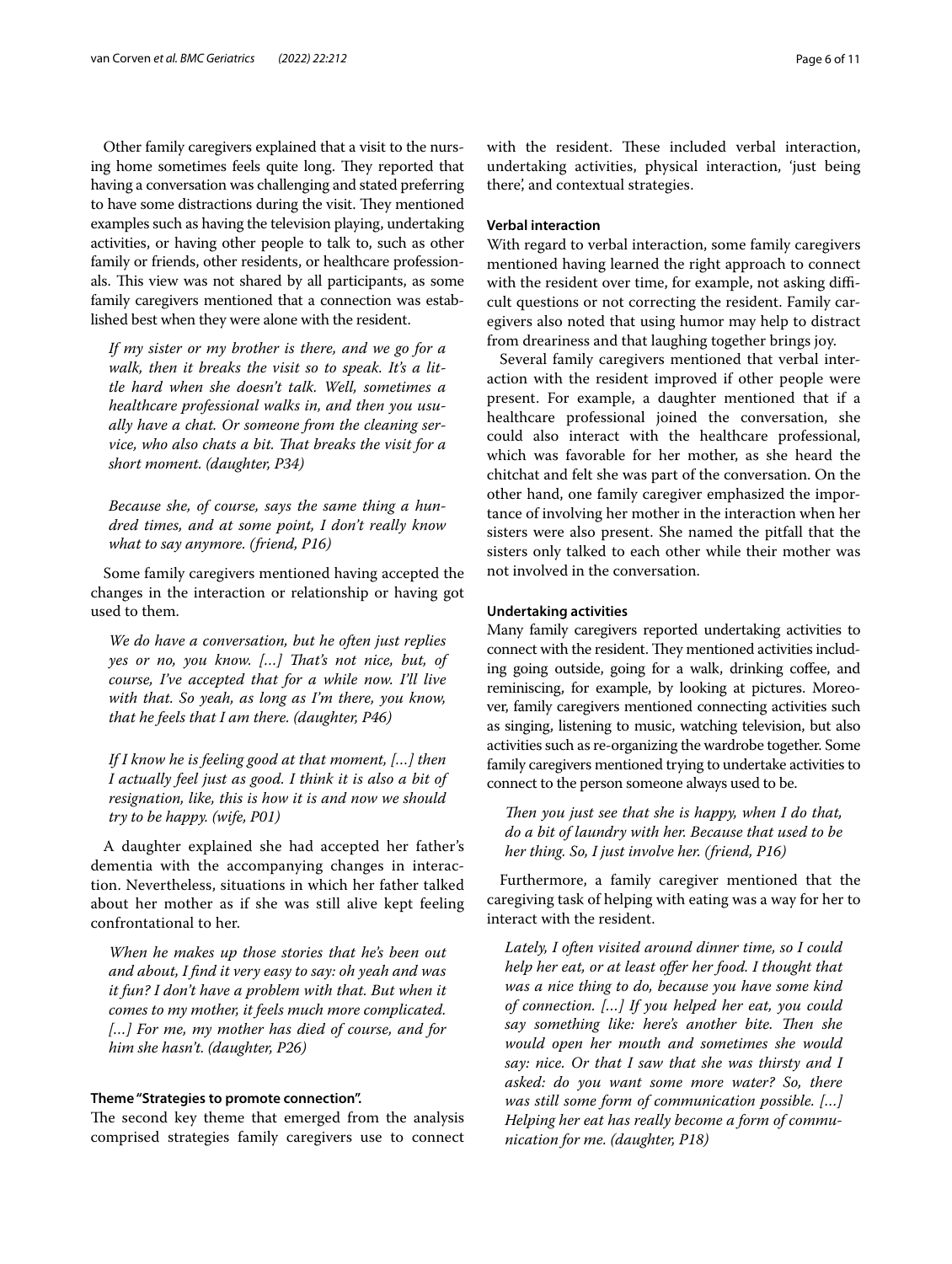Family caregivers noted that they distracted the resident from depressed moods by undertaking activities.

*When I arrive at my mother's room, she is often quite depressed, but you can easily distract her by taking her downstairs for a while, drinking a cup of cofee, and then she will have forgotten all about it. (daughter, P44)*

Interviewees mentioned that possibilities for activities had decreased over time due to their own decreased physical health (e.g., not being able to push a wheelchair anymore), or the resident's decreased cognitive abilities or physical health.

#### **Physical interaction**

Many family caregivers reported on the importance of physical interaction for connecting with the resident, and to have missed this when it was not allowed due to COVID-19 restrictions. Although this importance differed between family caregivers, many family caregivers considered physical interaction essential. Some family caregivers mentioned that they increased physical interaction as dementia progressed, thus replacing verbal interaction. Interviewees also mentioned that residents appreciate physical contact, and it can fll silences.

*Oh, she was so happy. Yes, she was so happy. Touching me all the time. And she said: oh I haven't touched you for so long. Yes, that's really the most important thing for her. (daughter P02)*

*At times when the conversation normally stops for a*  while, then you stroke his head, or ... Then you actu*ally fll it up with physical contact and a little hug. (daughter, P22)*

Some family caregivers stated that physical interaction during caregiving tasks may increase feelings of connection to the resident.

*If we go to a restaurant and she has to go the bathroom, I help to get down her stockings. We are then in that toilet together. I don't mean that it is nice to be in the toilet with someone, but you know what I mean, then you just have some kind of intimate connection. (niece, P45)*

On the other hand, other family caregivers stated that physical interaction is not important in their relationship with the resident. Mostly, these family caregivers mentioned that physical interaction had never been important, even before dementia onset.

#### **'Just being there'**

Some family caregivers mentioned connecting to the resident by 'just being there'. As a son said about the interaction with his parents:

*There are also people, for example, who don't like silences if they are visiting somewhere. I don't feel that way at all. I can sit down with my parents and say nothing for half an hour, and then there is still a feeling of connection. […] Tat's just the warmth you give each other. (son, P09)*

These family caregivers reported being part of the daily routine of the resident, and feeling at home in the nursing home. As the partner of a resident mentioned:

*When I do the laundry, he usually comes to watch and help. And otherwise he just sits comfortably in the chair. He has a relaxing chair, and he just sleeps for a bit. And I'll just do my thing. […] It's feels a bit like a home life. (wife, P01)*

#### **Contextual strategies**

Family caregivers mentioned that contextual strategies promoted interaction with the resident, including the strategy to visit during "the best time of the day of the resident", and to visit at a place with which the resident is familiar.

*She's often more confused after 3 pm, so I prefer to go early in the afternoon. (daughter, P02)*

#### **Theme "Appreciation of the interaction and relationship"**

The third key theme that was identified is the appreciation of the interaction and relationship by people living with dementia and family caregivers.

#### **Appreciation of the interaction and relationship for residents living with dementia**

Family caregivers reported that their visits mostly had a positive impact on the resident. They stated that they saw the resident enjoying their visit, feeling at ease, their mood improving, looking happy, or smiling. One family caregiver also mentioned that her dad said he enjoyed her visit.

*He does mention that. He has some very good moments, and then he says: oh I'm so glad you're here. (daughter, P26)*

Furthermore, a family caregiver mentioned that the resident liked her visits, because they break up his day. Another interviewee mentioned that the resident liked that she brings him in contact with the world outside of the nursing home. Also, one family caregiver mentioned that her husband was more willing to accept care when she is around. Moreover, family caregivers reported that the resident apparently liked their visits, since the resident became grumpy when they leave, or asked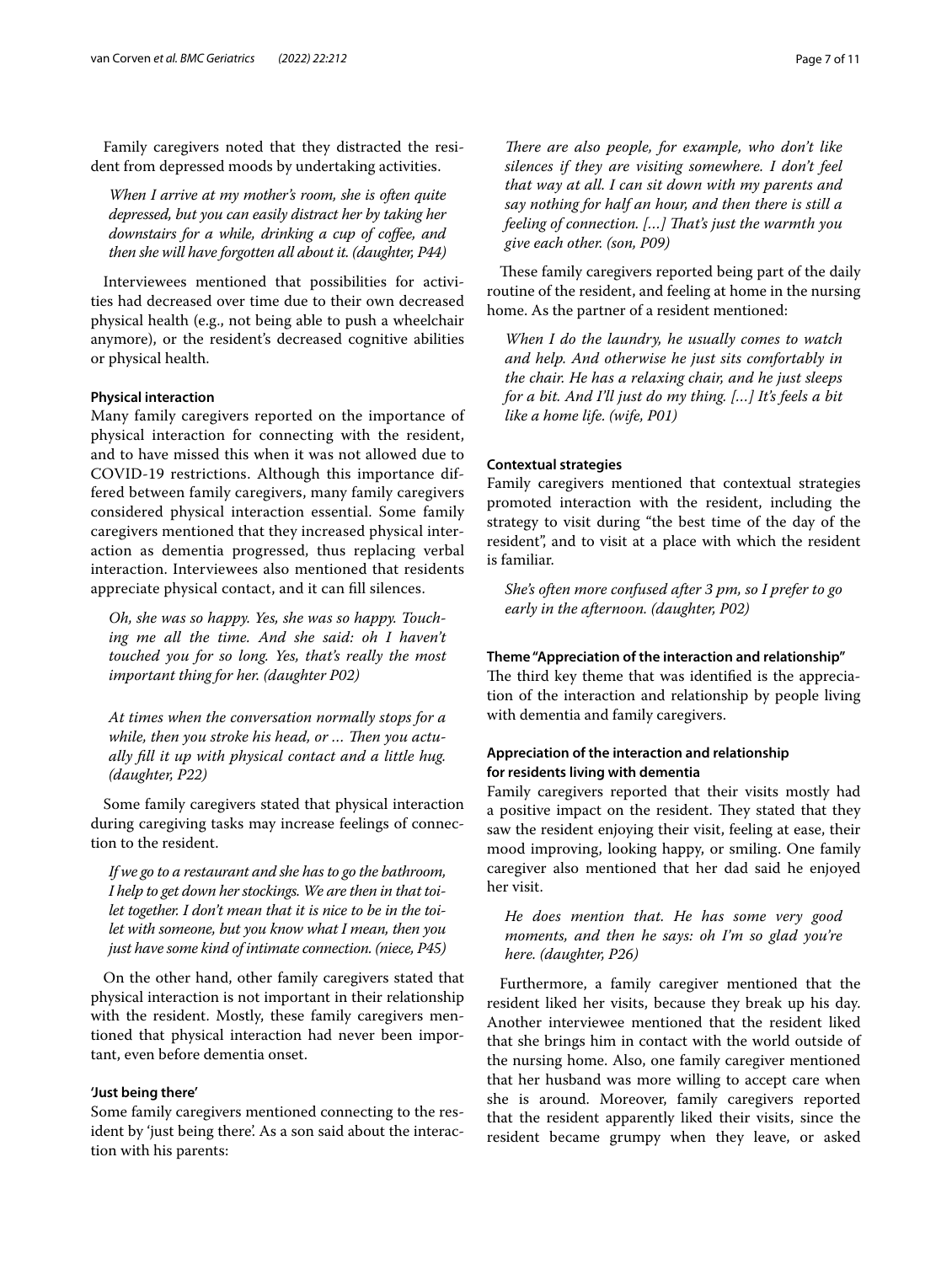healthcare professionals many times for them. One family caregiver stated that for these benefts of visiting, it did not matter who was visiting, but it had to be someone familiar for her dad.

*If it is me or my sister, you know, that won't make much diference. But in any case, there's someone whose name he recognizes and who is here. (daughter, P18)*

Multiple interviewees mentioned that their visits support the resident's cognitive or functional abilities, and that these abilities would decline if they did not visit the resident. They did this by undertaking extra activities with the resident, or talking to them while incorporating their life history into the conversations, which healthcare professionals cannot.

*Talking to my mother is mainly based on memories, you see. How things used to be, bringing things up: do you remember this and this? And healthcare professionals cannot do that, of course. Tat's why it seems she is just nodding of a bit. (son, P09)*

Some family caregivers also mentioned that they see the resident enjoying the visit, but stated they think that the resident would not notice if they would stop visiting. Other family caregivers added they questioned whether the visit sticks with the resident.

*She was very happy. But who visited on Mondays, for her that's of course… So yeah, she was very happy and she really enjoyed it […], but I don't know if it actually sticks. (daughter, P35)*

On the other hand, several interviewees mentioned that their visit could be tiring for the resident, or they wondered whether the resident always appreciated the visit.

#### **Appreciation of the interaction and relationship for family caregivers**

Family caregivers reported that the interaction and relationship with the resident gave them satisfaction, as they supported their last life phase and having a good farewell. Nevertheless, they stated this was not always easy.

*For me it's a form of saying goodbye in a good way. Suppose she doesn't wake up at some point or a different situation arises, then I'll still have the feeling that I did everything, I gave her what she longed for. (son, P09)*

*It may not be a nice time for him, I am very aware of that. Because he sometimes makes it clear that he*  *doesn't want to live anymore. When he is not feeling well, or is in pain, or nothing is going his way. Then it's not fun, not even for me, because then I think: yeah, I can't do anything about it, I can only try to make things nice and try to give attention and also ask the healthcare professionals if they want to do that. You know, that he can make his way through life a little. (daughter, P46)*

Moreover, family caregivers mentioned interaction with the resident gave them energy, or they enjoyed hearing stories about the past. Some family caregivers mentioned they enjoyed the interaction most when they saw the resident was thankful for their presence.

*My father is sometimes very grateful. He then takes me by the shoulders and rubs my shoulders. He smiles at me, and I just know that he is very happy and that gives me so much energy. Then I just want to put him in a little box and take him home (daughter, P29)*

Interviewees mentioned being grateful when the resident made a compliment, showed appreciation, or recognized the family caregiver.

*Because if he says to you, well, that you look nice, when I was wearing a new blouse... So, something like that, I like, yes. That he says that. That he notices that I'm wearing something new, or something like that. (wife, P30)*

Some family caregivers stated it was important for them to take care of practical matters, such as finances, the laundry or to monitor physical health. Interviewees reported that COVID-19 visiting policies restricted this.

*I am very happy that we can visit. But I'd really like to do something too. Id' like to clean up some stuf in my dad's closet or whatever. […] Staf don't have the time for that, and I think: I would like to do that. (daughter, P29)*

Moreover, family caregivers reported they continued to visit and benefted from the visit, even though they found it difcult to interact, since "*it is your father*" or "*you just do it*". As family caregivers said:

*Interviewer: What does the interaction with your father bring you?*

*Family caregiver: That's a difficult question. I think it mainly has to do with him just being my father, and of course he has done a lot for me in my life. That I also want to give him something back. But in terms of the conversation, it is a rarity that you can really discuss something of added*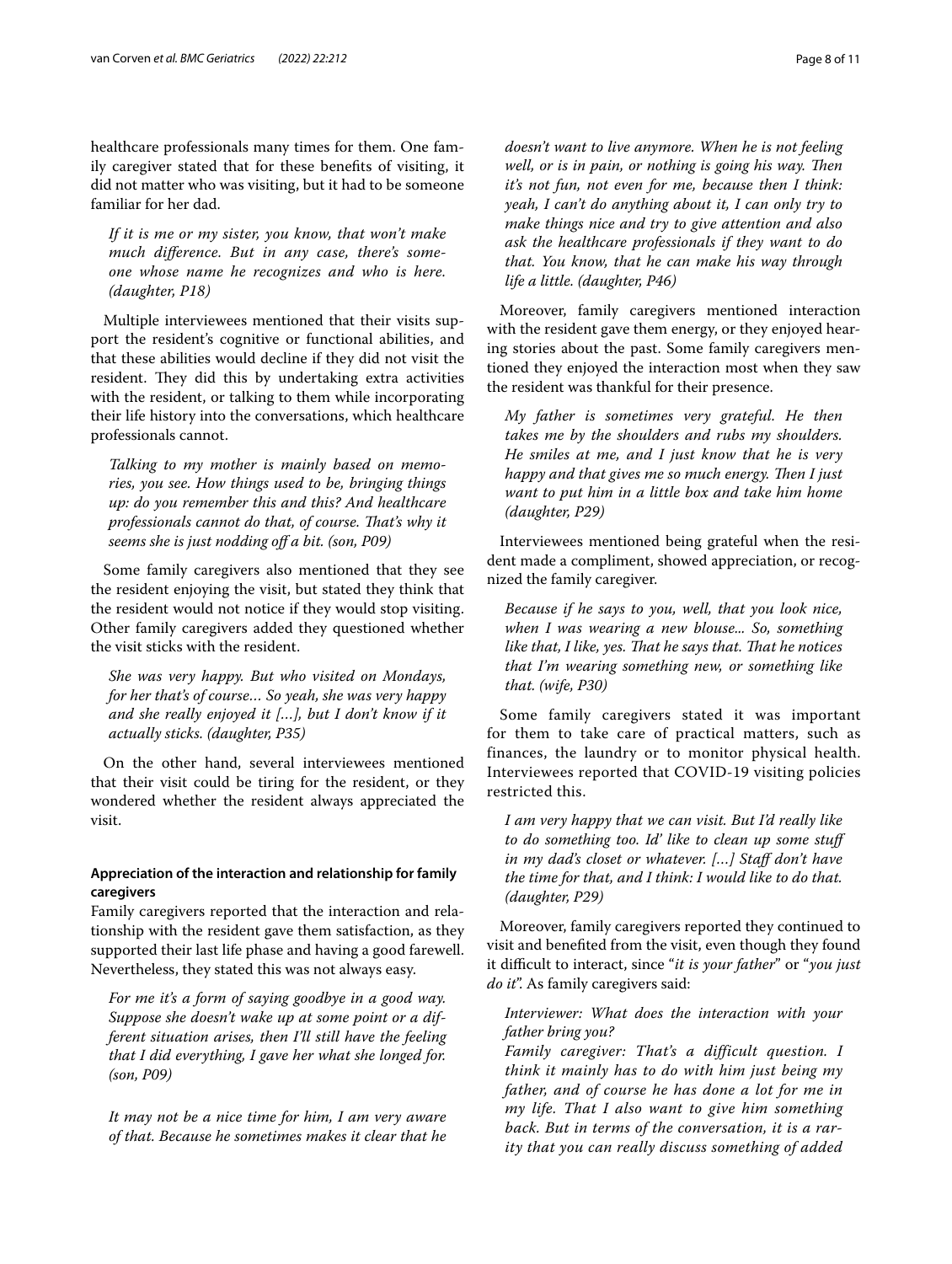*value with him. Those occasions are exceptions. (daughter, P26)*

#### **Discussion**

Three themes were found that reflected perspectives of family caregivers on their interaction and relationship with their loved one living with dementia in a nursing home: (1) changes in the interaction and relationship, (2) strategies to promote connection, and (3) appreciation of the interaction and relationship. Our results show that some family caregivers experience difficulties in making a meaningful connection with the resident, while others succeed in constructing togetherness despite decreased communicative abilities of the person living with dementia, for example, by undertaking activities or by *just being there*. Nevertheless, all family caregivers experienced benefts of their interaction and relationship with their loved ones in the nursing home.

This study confirms the importance of a meaningful connection between people living with dementia in the nursing home and their family caregivers, as family caregivers reported benefts for both. For people living with dementia, this included enjoyment and improved mood, and for family caregivers, this included feelings of satisfaction and fulfllment. Nevertheless, we found great diversity in the day-to-day visiting experiences of family caregivers. For some, establishing or maintaining a meaningful connection with the resident came naturally, while others experienced difficulties, such as decreasing mutuality and reciprocity in the relationship. A previous study among family caregivers of people living with dementia in the community has shown that perceiving mutuality by family caregivers requires them to direct additional attention to subtle positive responses from the person living with dementia [\[14\]](#page-10-13). Family caregivers in the nursing home may also beneft from acknowledging such responses as conveying afection or appreciation. It appears valuable for future research to explore how to support family caregivers in perceiving mutuality and reciprocity.

Furthermore, family caregivers applied diferent strategies to construct a meaningful connection with their loved one living with dementia, including verbal interaction, undertaking activities, physical interaction, 'just being there, and contextual strategies. These results are in line with previous research. For example, a recent study found that physical proximity and peaceful silence helps to reach emotional connectedness with the person living with dementia [[23\]](#page-10-21). Nevertheless, the identified strategies for constructing togetherness do not appear to difer between family caregivers who succeed and those who experience difficulties in connecting with the resident. For example, going for a walk may help in interacting and connecting for one family caregiver, but may be a way to avoid interaction for others. The used strategies, therefore, do not guarantee a meaningful connection but are a useful starting point for supporting family caregivers in establishing a meaningful interaction and relationship, and so promote positive experiences [[24](#page-10-22), [25\]](#page-10-23). Strategies need to be tailored to the needs and wishes of people living with dementia and their family caregivers, and to their personal context.

Moreover, supporting a meaningful connection is expected to not only beneft family caregivers but also be benefcial for people living with dementia, as meaningful interaction can be empowering. Meaningful interaction with family caregivers may promote a sense of identity, usefulness, control, and self-worth [[10](#page-10-9)], which are central to empowerment. It requires family caregivers to be aware of their role and corresponding attitude in the empowerment process [[26](#page-10-24), [27\]](#page-10-25). An empowering approach encourages the person living with dementia to be a person with individual talents and capabilities and may contribute to reciprocity in relationships [\[28](#page-10-26)]. The results of our study provide more details on barriers family caregivers experience and strategies they apply in establishing meaningful interaction. It provides a basis for supporting family caregivers to promote empowerment for people living with dementia in a nursing home.

It is interesting to note that in the interviews with family caregivers on the COVID-19 visiting policies, family caregivers highlighted the importance of not being able to act as caregiver, including household activities or checking fnances, whereas in follow-up interviews asking specifcally what made their interaction and relationship with the person living with dementia meaningful, this role of caregiving was rarely mentioned. Previous research showed that caregivers indeed wanted to continue having an active role in caring after nursing home admission [[29](#page-10-27)]. They gained from the caring itself, including satisfaction, emotional reward, and personal growth, but also from the interaction between the family caregiver and the person living with dementia, including relationship gains and satisfaction in reciprocity [\[15\]](#page-10-28). Future research should be undertaken to explore the possibly stimulating role of caregiving for family caregivers of people living with dementia in a nursing home, as this may help family caregivers being meaningfully included in the nursing home life of their loved one [[30](#page-10-29)[–32\]](#page-10-30), and being perceptive to the positive aspects of their interaction and relationship with the person living with dementia. These positive caregiving experiences can increase caregivers' well-being [\[33](#page-10-31)].

#### **Strengths and limitations**

To our knowledge, this is the frst study to explore the perspectives of family caregivers on their interaction and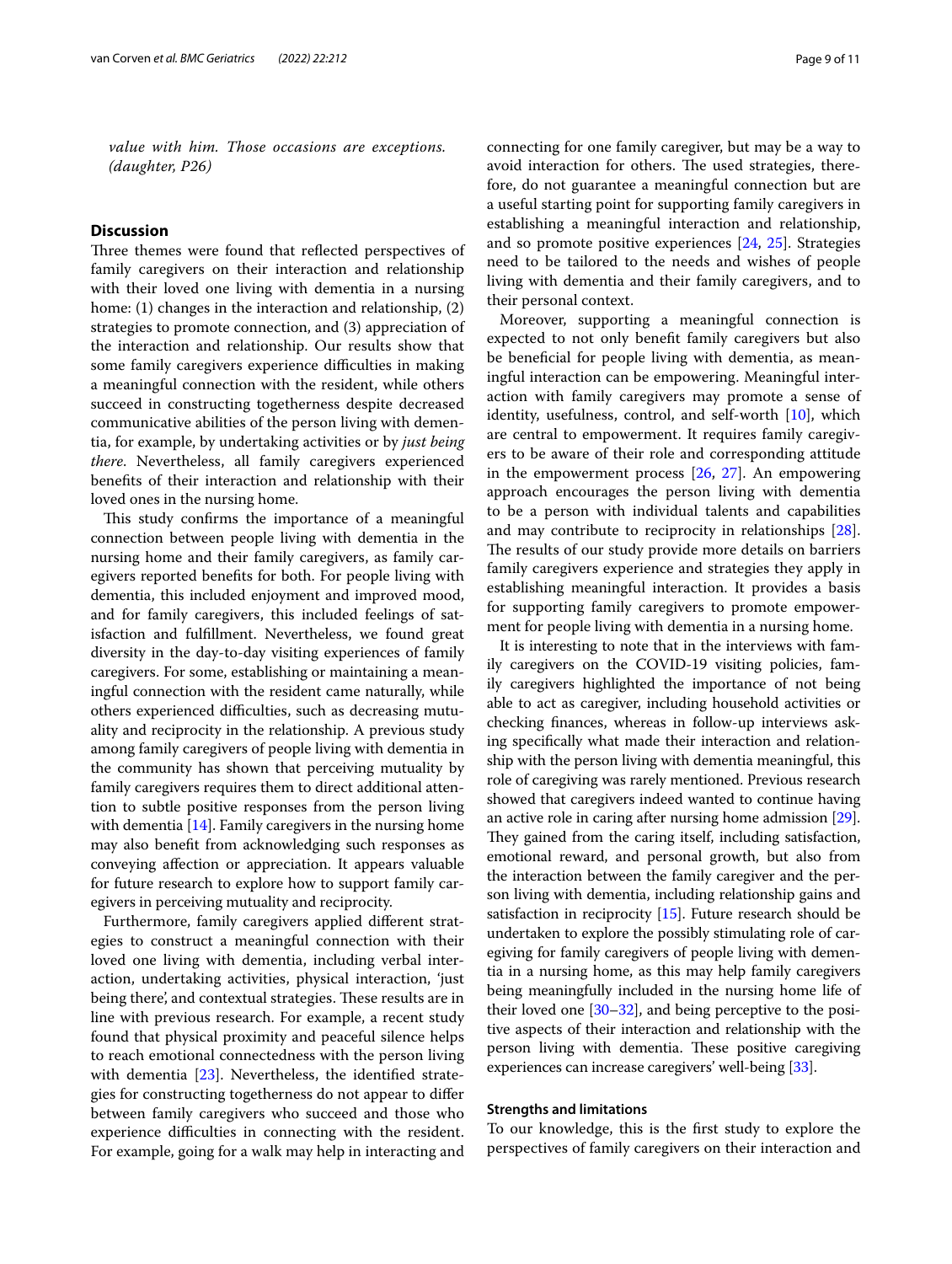relationship with their loved ones living with dementia in a nursing home. A key strength of this study is the timing of the interviews, as the lockdown and subsequent visiting guidelines facilitated family caregivers in refecting on their interaction with the resident and their pertaining visiting routines, since these guidelines had hindered their usual ways of face-to-face interaction. Family caregivers appeared to become more aware of what made their interaction with the resident meaningful [[8,](#page-10-7) [9](#page-10-8)]. Another strength of this study is the investigator triangulation, as multiple researchers were involved in conducting the frst-stage-interviews [[34\]](#page-10-32). All interviewers worked at a university network for long-term care, and therefore had experience and knowledge regarding the topic of our study. The relevance of our topic was confrmed as in the interviews of every interviewer interesting information came up about the interaction and relationships between family caregivers and residents. Also, were multiple researchers involved all analyses, having regular discussions with each other, so reaching agreement on the diferent themes. Last, all coding was conducted separately by two researchers, who had regular discussions with each other and the research team, and many discussions about the analyses were held with the research team, which increases the trustworthiness of the results [[35](#page-10-33)].

A limitation of this study is the potential selection bias towards involved family caregivers visiting the nursing home often, as participants were a convenience sample from family caregivers who visited soon after the reopening of nursing homes after the frst COVID-19 lockdown. Furthermore, given their heterogeneity, we think our study population refects a wide range of family caregivers. A second limitation may be that some themes may have been overemphasized, such as the importance of a physical connection, because of the COVID-19 situation at the time of interviewing.

#### **Conclusion**

Based on the perspectives of family caregivers, we conclude that the interaction and relationship between family caregivers and their loved ones living with dementia in a nursing home are important for both and that family caregivers apply diferent strategies for constructing togetherness. Nevertheless, some family caregivers appear to experience difculties in establishing a meaningful connection with the resident. Our results provide a basis for tailoring interventions aimed at supporting family caregivers in perceiving mutuality and reciprocity in the interaction and relationship with the resident, by supporting family caregivers to understand and come to terms with changes that threaten the maintenance or establishment of a meaningful connection. This may help them to have a positive attitude,

so maintaining or improving the quality of the relationship between family caregivers and residents living with dementia.

#### **Supplementary Information**

The online version contains supplementary material available at [https://doi.](https://doi.org/10.1186/s12877-022-02922-x) [org/10.1186/s12877-022-02922-x.](https://doi.org/10.1186/s12877-022-02922-x)

#### <span id="page-9-1"></span><span id="page-9-0"></span>**Additional fle 1.** Topic guides.

**Additional fle 2.** Consolidated criteria for reporting qualitative research (COREQ).

#### **Acknowledgements**

We want to thank all family caregivers for their participation. Furthermore, we want to thank all interviewers for their time and effort: Meriam Janssen (senior researcher, Tilburg), Erica de Vries (research assistant, Maastricht), Eveline van Velthuijsen (researcher and psychologist, Maastricht) and Corien Bosveld (quality and safety assurance officer, Amsterdam). Lastly, we want to thank Mandy Wijnen (research assistant) for data analysis.

#### **Authors' contribution**

Charlotte van Corven, PhD student, collected the data, analyzed and interpreted the data, and wrote the paper. Annemiek Bielderman, postdoc researcher, collected the data, interpreted the data, and co-wrote the paper. Peter Lucassen interpreted the data and assisted in writing the paper. Maud Graf, Hilde Verbeek, Ivonne Lesman-Leegte, Marja Depla and Annerieke Stoop assisted in collecting the data and writing the paper. Debby Gerritsen, professor, interpreted the data, supervised the data collection, and assisted in writing the paper. All authors read and approved the fnal manuscript.

#### **Funding**

This work was supported by The Netherlands Organization for Health Research and Development (ZonMw) [grant number 733050832] and the Dutch Alzheimer Society.

#### **Availability of data and materials**

The datasets generated and analysed during the current study are not publicly available to ensure participants' privacy, but are available from the corresponding author on reasonable request.

#### **Declarations**

#### **Ethics approval and consent to participate**

The study was conducted in accordance with Dutch law and the Declaration of Helsinki. The study protocol was reviewed by the local Medical Ethics Review Committee "CMO Regio Arnhem Nijmegen" (number 2020–6549), which stated that the study was not subject to the Medical Research Involving Human Subjects Act. Verbal and/or written informed consent was obtained from all participants before the start of the interview. Participation was voluntary, and participants were able to withdraw from the study at any moment.

#### **Consent for publication**

Not applicable.

#### **Competing interests**

We have no confict of interest to declare.

#### **Author details**

<sup>1</sup> Department of Primary and Community Care, Radboud Institute for Health Sciences, Radboud Alzheimer Center, Radboud University Medical Center, Nijmegen, the Netherlands. <sup>2</sup> Department of Primary and Community Care, Radboud Institute for Health Sciences, Radboud University Medical Center, Nijmegen, the Netherlands. <sup>3</sup> Department of Health Services Research, Living Lab in Ageing and Long‑Term Care, Care and Public Health Research Institute, Maastricht University, Maastricht, the Netherlands. <sup>4</sup> Department of General Practice and Elderly Care Medicine, University of Groningen, University